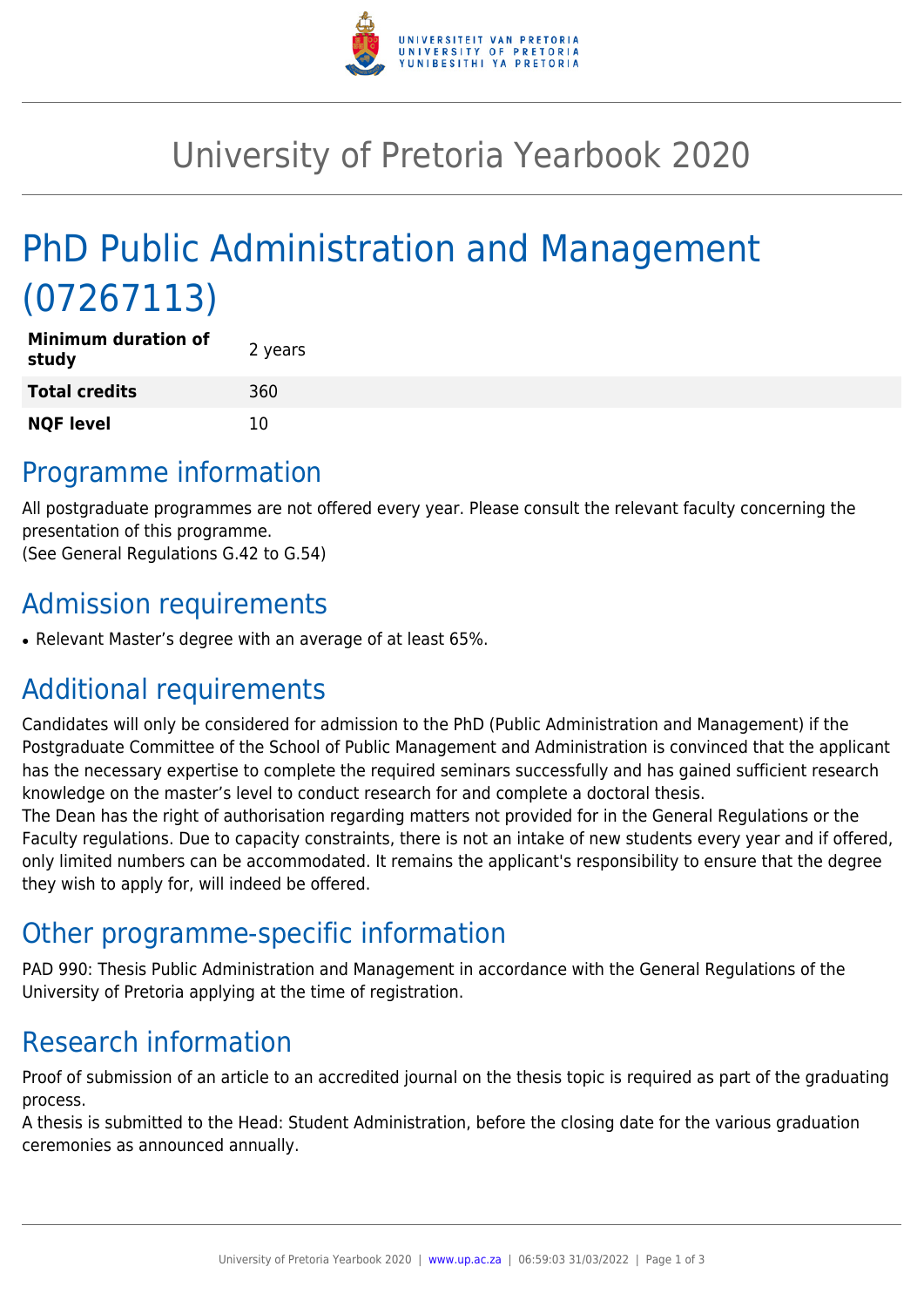

### Curriculum: Year 1

#### **Minimum credits: 360**

Due to capacity constraints, there is not an intake of new students every year and if offered, only limited numbers can be accommodated. It remains the applicant's responsibility to ensure that the degree they wish to apply for, will indeed be offered.

#### **Core modules**

[Thesis: Public administration and management 990](https://www.up.ac.za/faculty-of-education/yearbooks/2020/modules/view/PAD 990) (PAD 990) - Credits: 360.00